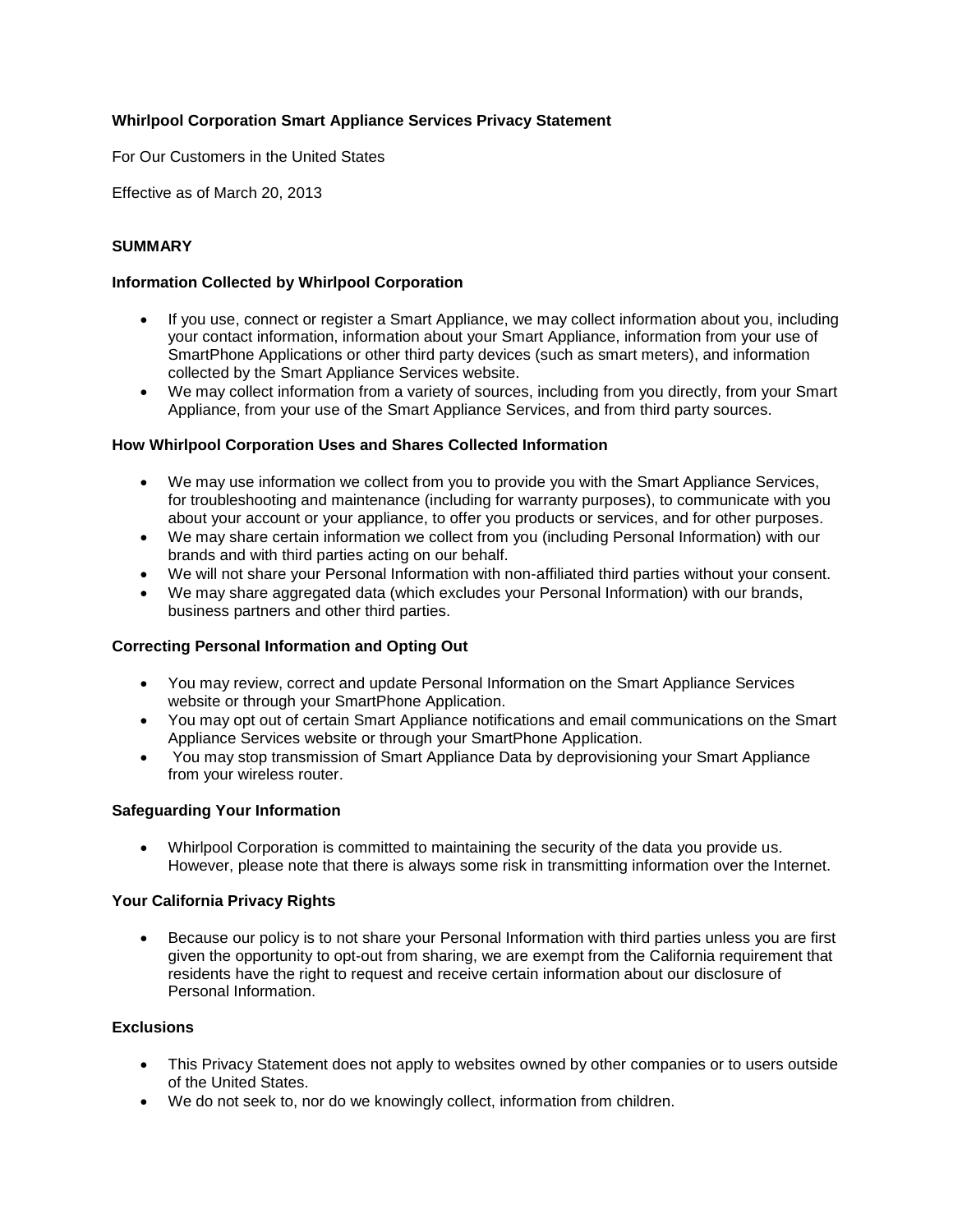#### **Contact Us**

 $\bullet$  You may contact us by sending an email to whirlpool privacy@whirlpool.com or mailing a letter to the postal address shown in the "Contact Us" section below.

#### **Updates to Privacy Statement**

- If we update this Privacy Statement, we will note at the top of this page the date that any changes are made or become effective.
- Your continued use of the Smart Appliance Services, including access of the Smart Appliance Services website, after such notice will tell us that you agree to these changes.

### **I. INTRODUCTION**

Whirlpool Corporation is the world's leading manufacturer and marketer of major home appliances. Major brand names used in the United States include Whirlpool® , Maytag® , KitchenAid® , Jenn-Air® , Amana® , Gladiator<sup>®</sup> , Roper<sup>®</sup> , Estate<sup>®</sup> , Admiral<sup>®</sup> , Laundry 1-2-3™, Affresh<sup>®</sup> and Inglis™ by Whirlpool Corporation. This Privacy Statement applies to information that Whirlpool Corporation collects about you or your Smart Appliance through your use of and registration for the Smart Appliance Services (as defined below). Information collected by Whirlpool Corporation about you independent of the Smart Appliances Services, such as information you provide to Whirlpool Corporation when you register an appliance that is not a Smart Appliance, is not governed by this Privacy Statement and is instead governed by the Whirlpool Corporation Corporate Privacy Statement located at http://www.whirlpoolcorp.com/privacy/.

Thank you for choosing a Smart Appliance by Whirlpool Corporation. Your Smart Appliance is capable of providing you with many services to help you manage and maintain your Smart Appliance. When your Smart Appliance is connected to Whirlpool Corporation's Smart Appliance network, it is capable of transmitting certain information, including activity and error codes, to Whirlpool Corporation and providing you with related notifications and other Smart Appliance-related services. In addition, you may use certain Smart Appliance-related applications provided by Whirlpool Corporation on your mobile device (such as your cellular phone, tablet computer, or other connected device) to manage your Smart Appliance remotely, among other benefits (the "**SmartPhone Applications**"). You may also access the Smart Appliance Services website to manage your Smart Appliance, set your account preferences, and access other features. We recognize that individuals need to understand how their privacy is protected, so we have established the following privacy statement (this "**Privacy Statement**") for our users. This Privacy Statement describes how Whirlpool Corporation will collect, access, use and disclose your personal information and information related to your use of the Smart Appliance-related services, SmartPhone Applications, and the Smart Appliance Services website (collectively, the "**Smart Appliance Services**").

For purposes of this Privacy Statement, "**Personal Information**" is data specifically about you, which you typically provide on a voluntary basis. Aggregate or combined information includes data that is related to you but studied as a group and does not identify you specifically. You cannot "opt-out" from having aggregate information collected except as otherwise specified in this Privacy Statement.

### **II. INFORMATION COLLECTED BY WHIRLPOOL CORPORATION**

In order to provide you with the benefits of using the Smart Appliance Services, including providing customized cycles and helping to control your energy usage, among other uses, Whirlpool Corporation collects certain information from you, your Smart Appliance and devices and applications related to your Smart Appliance, such as your SmartPhone Applications or smart meter. By using the Smart Appliance Services or related devices, you consent to Whirlpool Corporation's collection, use and sharing of the data as described in this Privacy Statement.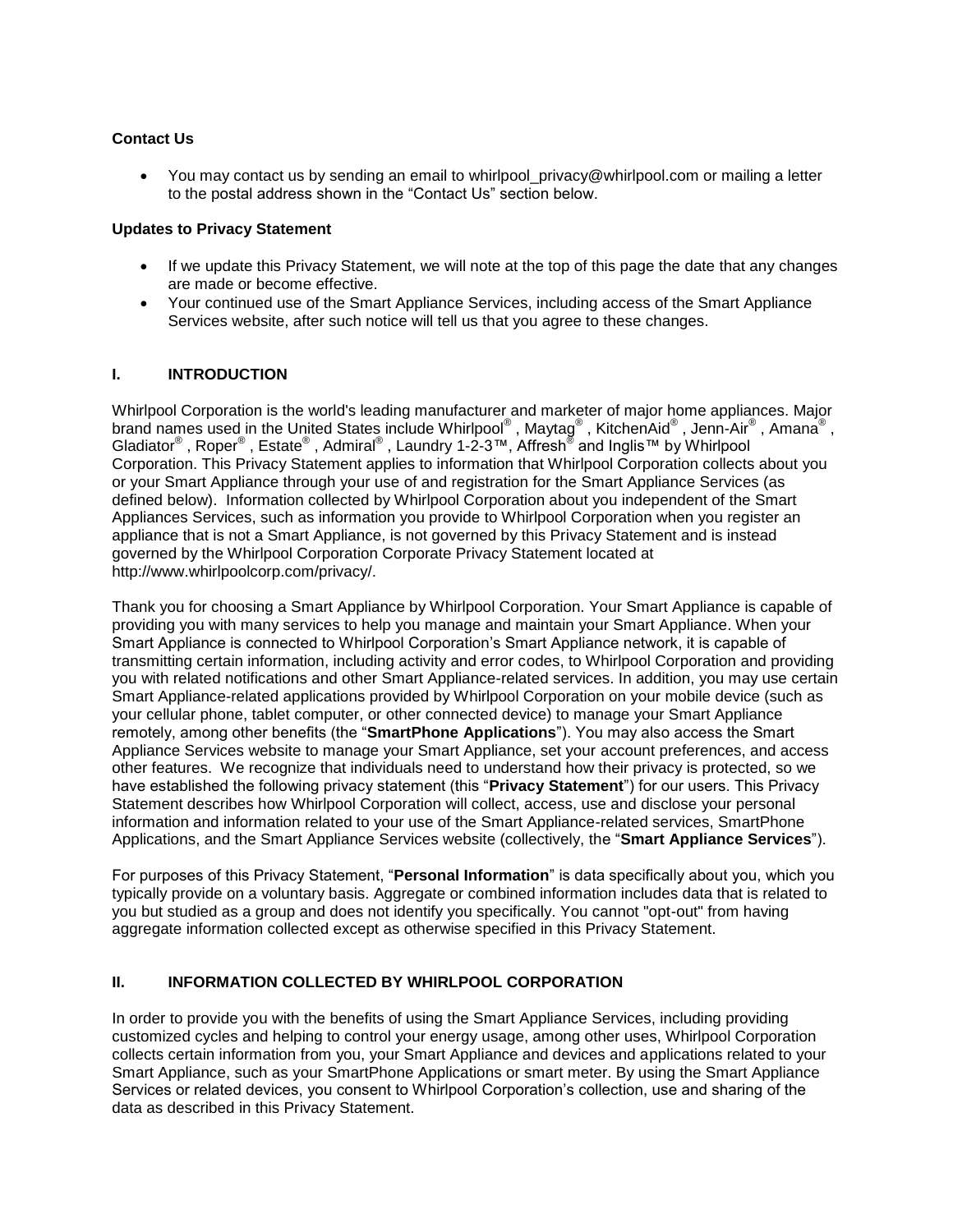## *1. Information that You Provide to Whirlpool Corporation*

When you register your Smart Appliance, whether through the Smart Appliance Services website or through the SmartPhone Applications, or when you subscribe to newsletters or other communications from Whirlpool Corporation, you provide certain Personal Information to Whirlpool Corporation, including but not limited to your name, address, email address, and cell phone number.

## *2. Information Automatically Collected by Whirlpool Corporation*

In addition to the information you provide, once you have registered your Smart Appliance, Whirlpool Corporation may also automatically collect the following types of information ("**Collected Data**") from the following sources on a periodic basis. None of the Collected Data by itself (i.e., when it is not associated with other Personal Information) is deemed to be Personal Information.

- Smart Appliances: In order to provide you with some of the benefits of using the Smart Appliance Services, such as notifications when your refrigerator door is open, Whirlpool Corporation may collect certain information from your Smart Appliance (the "**Smart Appliance Data**"), including but not limited to the Smart Appliance's ID (including model and serial number), source IP address, appliance status information (e.g., refrigerator temperature, water filter status), and fault/error codes (e.g., door ajar). Whirlpool Corporation will only collect such information if the Smart Appliance is connected to Whirlpool Corporation's Smart Appliance network.
- SmartPhone Applications: If you choose to use a SmartPhone Application, Whirlpool Corporation may collect certain information from your SmartPhone Application with your consent, including but not limited to geo-location information.
- Other Devices: If you choose to use third party devices, such as smart meters, to manage your energy consumption or to use other related Smart Appliance features, Whirlpool Corporation may collect certain information from such devices ("**Other Device Data**"), including but not limited to your total home energy consumption, the individual energy consumption of another device, and your utility electric or gas rate plan (or your area's general rate plan).

### *3. Information Collected by the Smart Appliance Services Website and SmartPhone Applications*

If you use the Smart Appliance Services website or SmartPhone Applications, Whirlpool Corporation will automatically gather and store certain information about your visit, such as your IP address and your browser type ("**Website Data**"), in addition to any Personal Information you may provide (as described in Section II.1 above). None of the Website Data that is automatically collected is deemed to be Personal Information.

We may collect this information through the use of cookies, web beacons and log files. More information about what cookies, web beacons and log files are may be found on the Whirlpool Corporation Corporate Privacy Statement located at http://www.whirlpoolcorp.com/privacy/.

# **III. USE AND SHARING OF COLLECTED INFORMATION**

### *1. General*

Whirlpool Corporation may use your Personal Information, Collected Data, and Website Data (collectively, the "**Collected Information**") to provide you with the Smart Appliance Services, for troubleshooting and maintenance (including for warranty purposes), to communicate with you about your account or your appliance (including for product service and warranty issues), to offer you products or services, and for other purposes. If you provide Personal Information to Whirlpool Corporation, use the Smart Appliance Services or access the Smart Appliance Services website, you consent to the use, collection and disclosure of the Collected Information by Whirlpool Corporation for the purposes described in this Privacy Statement.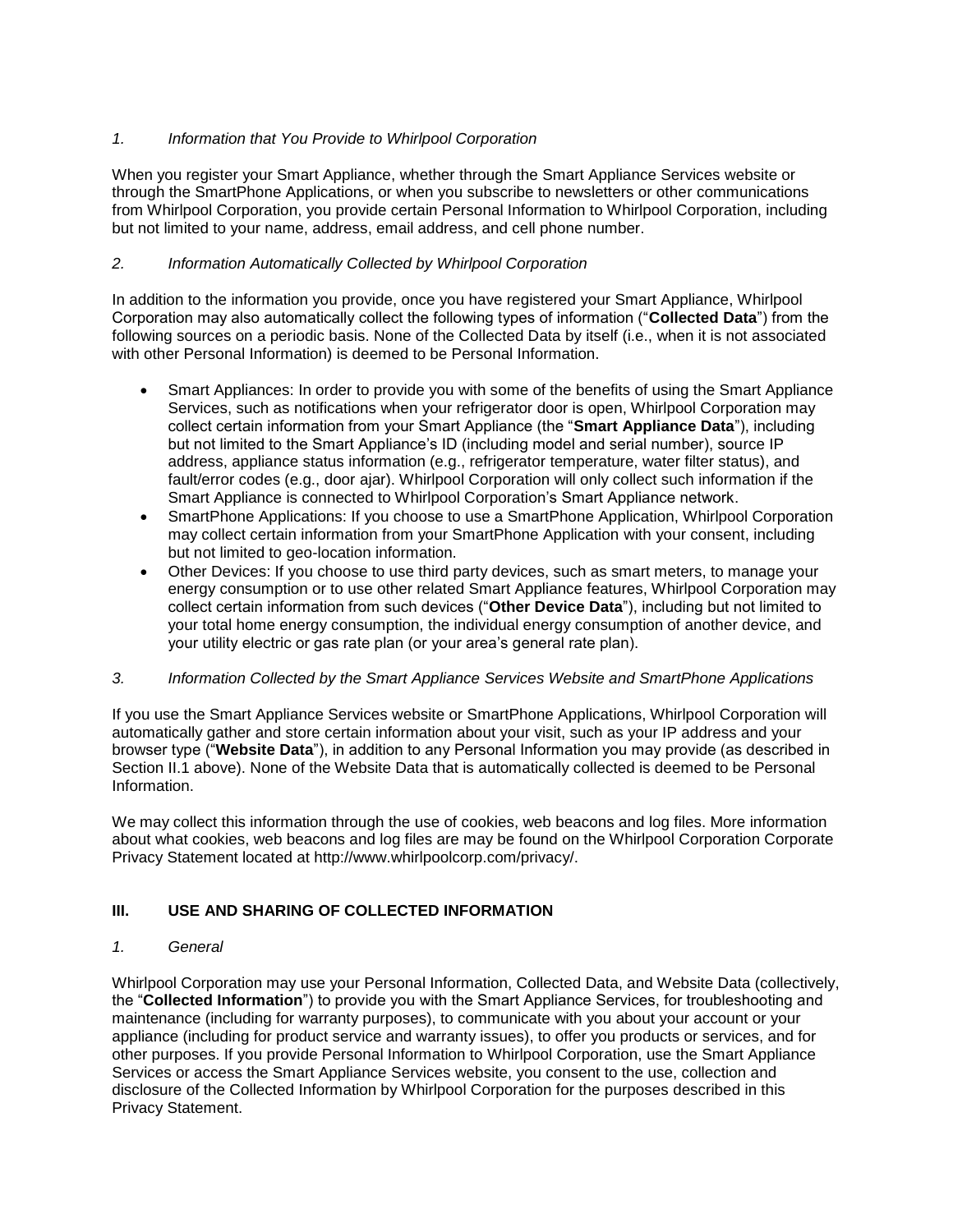Whirlpool Corporation may share certain Collected Information with our brands (such as the ones listed at the beginning of this Privacy Statement), and Whirlpool Corporation and its brands may use such information to provide you with products, enhancements and services that you may find useful. Whirlpool Corporation may also share Collected Information (including Personal Information) with third parties acting on our behalf, such as call center operators, shippers, servicers, people who analyze data for us, etc. Whirlpool Corporation may share Collected Data and Website Data with non-affiliated third parties without your consent (including for the reasons listed below), but Whirlpool Corporation will not share your Personal Information with non-affiliated third parties without your consent. If Whirlpool Corporation is involved in any merger, acquisition, sale of company assets, transition of service to another provider, or insolvency, bankruptcy or receivership, we reserve the right to transfer your Personal Information in connection with such transaction. Also, Whirlpool Corporation may disclose your information (including your Personal Information) as necessary (1) if we determine a website or policy violation has occurred, or to enforce the Whirlpool Corporation Smart Appliance Services Terms and Conditions; (2) if we believe such disclosure is necessary to identify, contract or bring legal action regarding injury or interference with the rights and property of Whirlpool Corporation, including to enforce Whirlpool Corporation's rights against unauthorized access or attempted unauthorized access to Whirlpool Corporation's information technology assets or against other inappropriate use of the Smart Appliance Services; (3) to comply with laws, regulations, court orders and subpoenas or similar requests for information by authorities, or as otherwise required by law; (4) to protect your safety and the safety of others; and (5) to assist us in fraud prevention or investigation.

### *2. Aggregated Data*

Whirlpool Corporation may aggregate the Collected Data and Website Data it collects from its various users (which does not include your Personal Information) and share it with or sell it to Whirlpool Corporation's brands, business partners, and other third parties. Whirlpool Corporation may also store such aggregated data for a reasonable period of time after you deactivate your Smart Appliance Services account or stop using the Smart Appliance Services. The aggregated data may be used by Whirlpool Corporation or the third parties for research purposes (including to help Whirlpool Corporation improve its products), to allow companies to develop better products for Whirlpool Corporation's users, among other uses. In addition, such aggregated data may be shared with other consumers to help them compare their energy usage to other Smart Appliance users, and if you sell your Smart Appliance to another user, we may share some or all of the Collected Data (excluding your Personal Information) from your Smart Appliance with the new owner.

### *3. Website Data*

In addition to the uses described above, Whirlpool Corporation may use Website Data to improve the Smart Appliance Services website's content and to help Whirlpool Corporation understand how users are using the Smart Appliance Services website. This information is also collected for statistical analysis, to determine what information is of most and least interest to our users, to improve the utility of the material available on the Smart Appliance Services website, and for other purposes described in this Privacy Statement.

# **IV. REVIEW AND CORRECTION OF PERSONAL INFORMATION**

You may review, correct and update certain Personal Information (such as your name and contact information) by signing in to your account on the Smart Appliance Services website or your SmartPhone Application and editing your Personal Information in your account profile.

# **V. OPTING-OUT**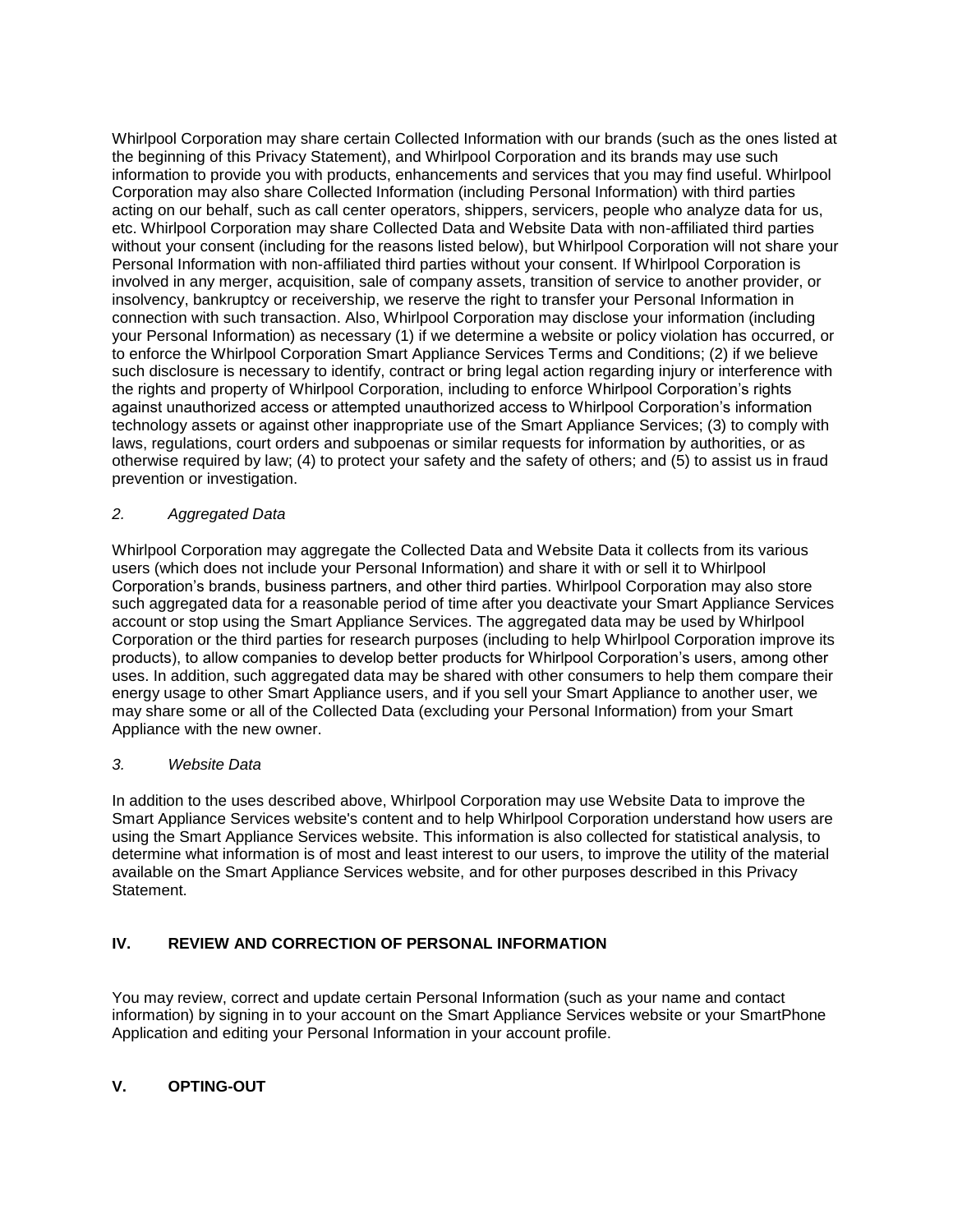## *1. Smart Appliance Notifications*

You may choose to have text or email notifications sent to you regarding your Smart Appliance (e.g., notifications regarding cycle completion or when your refrigerator door is open) as part of the Smart Appliance Services. You may change your preferences regarding these notifications, including which notifications to receive or disabling such notifications, by logging in to your Smart Appliance Services account through the Smart Appliance Services website or your SmartPhone Application.

## *2. Transmission of Smart Appliance Data*

If you would prefer to not have Whirlpool Corporation collect any Smart Appliance Data from your Smart Appliance, you will need to deprovision your Smart Appliance from your wireless router. Deactivating your Smart Appliance Services account will not deprovision your Smart Appliance, and Smart Appliance Data will continue to be transmitted to Whirlpool Corporation until your Smart Appliance is deprovisioned from your wireless router; however, Smart Appliance Data that continues to be transmitted following deactivation of your Smart Appliance Services account will not be stored by Whirlpool Corporation. More information about how to deprovision your Smart Appliance is available on the Smart Appliance Services website. Note that deprovisioning your Smart Appliance will disable your use of the Smart Appliance Services, even if your Smart Appliance Services account remains active.

# *3. Other Device Data*

You may choose to not have Other Device Data collected by Whirlpool Corporation by logging in to your Smart Appliance Services account through the Smart Appliance Services website or your SmartPhone Application and deactivating those services affiliated with such third party devices (e.g., energy consumption management services).

### *4. Email Communications*

In addition to any text or email notifications you may choose to receive as part of the Smart Appliance Services, from time to time, you may also receive other email communications from Whirlpool Corporation or its brands, including communications regarding product information, marketing or promotions, research, and/or other topics. To contact you, Whirlpool Corporation and its brands may use the information you provide to us, including email, direct (postal) mail, fax or phone. You may, at any time, inform us that you do not want Whirlpool Corporation and its brands to contact you by sending your request to our Privacy Officer using the contact information in the "Contact Us" section below. You may also opt-out of promotional email communications from one of our brands by clicking on a link provided in that brand's promotional email message. After opting-out, you will no longer receive marketing or promotional communications but will continue to receive other messages, such as SmartPhone Application notifications and information related to our products (e.g., warranties, service reminders). Note that deactivating your Smart Appliance Services account will not automatically opt-you out of receiving such marketing or promotional communications.

### *5. Service and Other Safety Notifications*

Regardless of what may be said above or at the point of information collection, Whirlpool Corporation reserves the right to contact you in the event of a service notification for your registered appliance (e.g., a recall notice), or to issue other notices concerning the safety of your appliance regardless of your stated privacy preferences.

# **VI. SAFEGUARDING YOUR INFORMATION**

Whirlpool Corporation is committed to maintaining the security of the data you provide us. However, please note that there is always some risk in transmitting information over the Internet. Because the Smart Appliance Services are provided through wireless networks and the Internet, when you use the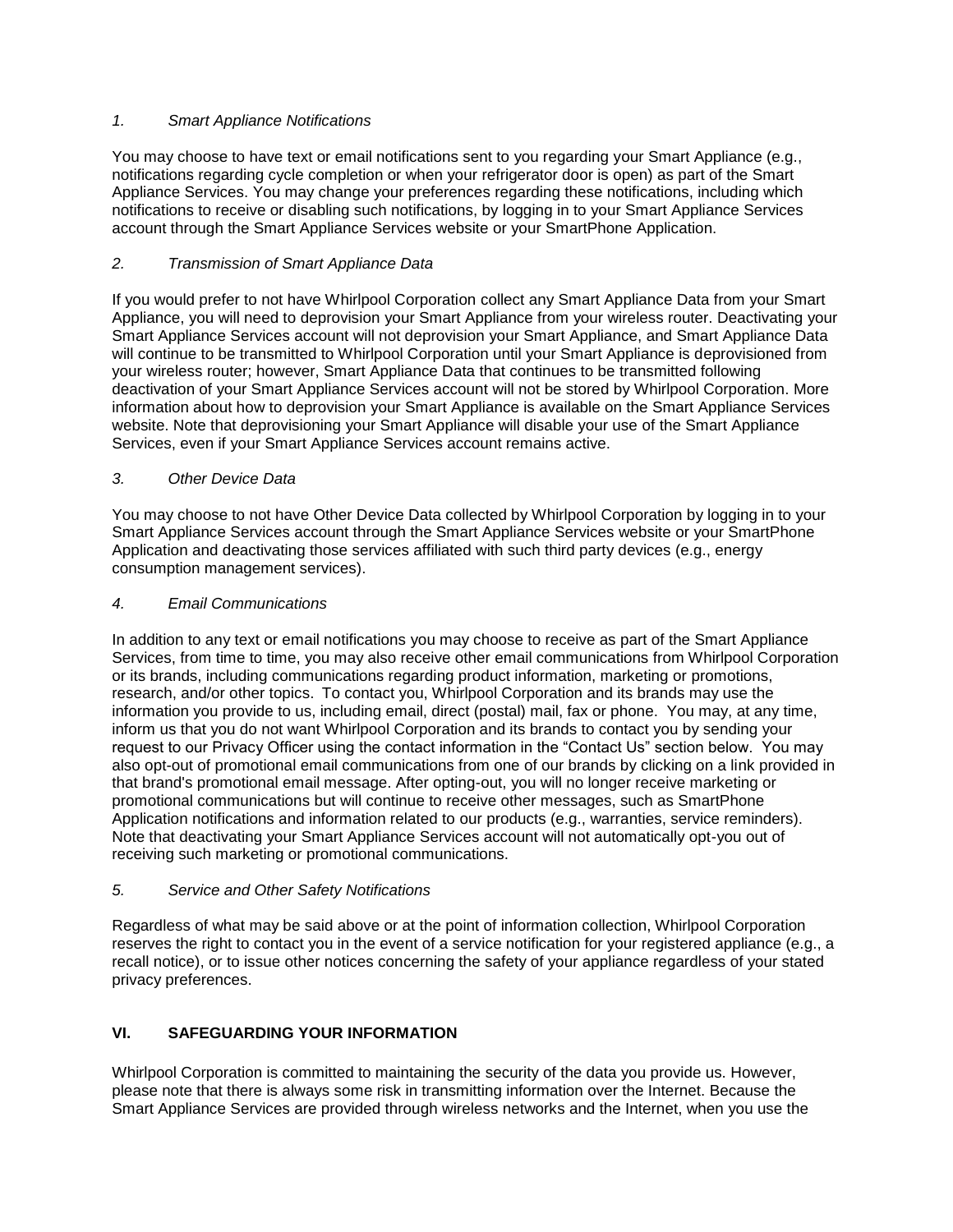Smart Appliance Services, your communications may be intercepted by others. For this reason, Whirlpool Corporation cannot guarantee the security and privacy of wireless transmissions or transmissions via the Internet, and we will not be liable for any lack of security relating to the use of the Smart Appliance Services by you. You agree that you will not hold Whirlpool Corporation liable for any damages resulting from any loss of privacy or security occurring in connection with any communications over such networks.

## **VII. CALIFORNIA RESIDENTS: YOUR CALIFORNIA PRIVACY RIGHTS**

If you are a California resident, you may have the right to request and receive certain information about our disclosure of your Personal Information to third parties for their direct marketing purposes, and your choices with respect to such disclosures. Because it is our policy not to share your Personal Information with third parties unless you are first given the opportunity to opt-out from such sharing, we are exempt from having to meet this requirement. If you still wish to learn more about our compliance with this requirement, please contact us using the information provided in the "Contact Us" section below.

# **VIII. EXCLUSIONS**

The Smart Appliance Services website and SmartPhone Applications may contain links to websites owned by other companies. Because Whirlpool Corporation has no control over the privacy practices or content of these linked sites, we recommend that you carefully review the privacy statement of each website you visit. Whirlpool Corporation is not responsible for the content or privacy practices of websites owned by other companies. In addition, this Privacy Statement applies only to information provided by or collected from customers and users in the United States and is not intended to describe data handling procedures for information collected by other linked websites or business partners.

This Privacy Statement addresses Whirlpool Corporation's procedures for handling the Personal Information of customers in the United States whom are at least 13 years old. We do not seek to, nor do we knowingly collect, information from children. If a child has provided us with Personal Information, a parent or guardian of that child may contact us to have the information deleted from our records. To do so, contact Whirlpool Corporation through the information provided below in the "Contact Us" section.

# **IX. CONTACT US**

For questions regarding this Privacy Statement, or to update or change any of the Personal Information that Whirlpool Corporation has about you, please contact our Chief Privacy Officer at:

### *By Postal Mail:*

Chief Privacy Officer Whirlpool Corporation 2000 N. M-63 MD 8522 Benton Harbor, MI 49022

### *By E-mail:*

whirlpool\_privacy@whirlpool.com

## **X. UPDATES TO PRIVACY STATEMENT**

From time to time, we may update this Privacy Statement. If we do, we will note near the top of this page the date that any changes are made and/or when they become effective. If the changes being made are